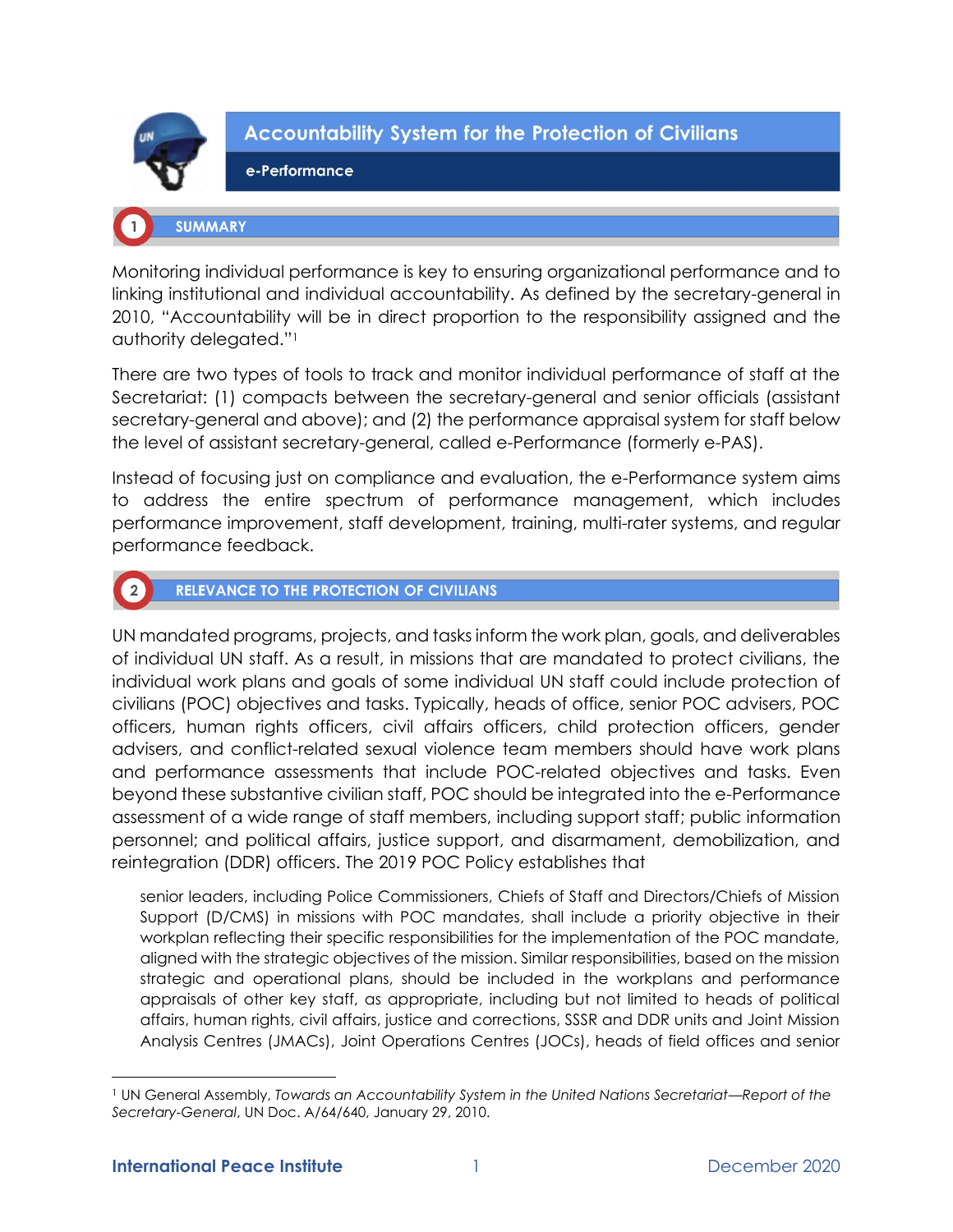POC, child protection and women protection advisers. The responsibility for the implementation of the POC mandate will, as appropriate, be cascaded down through staff management systems and included in the workplans and appraisals of all relevant staff.<sup>2</sup>

It is unclear, however, whether POC is systematically taken into consideration for all staff involved in the implementation of POC mandates and whether the e-Performance evaluation would ensure real accountability for POC shortcomings, given the flaws of the system. To date, there is no widely known case of a staff member being dismissed or having a salary increase withheld because of POC-related underperformance.

Moreover, the tasks included in work plans are often related to specific outputs, such as participation in POC coordination mechanisms or the production of daily reports, rather than outcomes, which makes it difficult to hold staff members accountable for the mission's impact on POC.



**RULES, GUIDELINES, AND METHODOLOGY** 

## **Governing rules**

The Performance Appraisal System was introduced in 1995, and the e-PAS electronic tool was created in 2003. In 2010, the Performance Appraisal System became the Performance Management and Development System.<sup>3</sup> In 2012, the UN launched e-Performance, which replaced e-PAS.

The process and guidelines for the performance-evaluation process are set out in UN Staff Rule 1.3 and Administrative Instruction ST/AI/2010/5.<sup>4</sup> UN Staff Rule 1.3 establishes that:

(a) Staff members shall be evaluated for their efficiency, competence and integrity through performance appraisal mechanisms that shall assess the staff member's compliance with the standards set out in the Staff Regulations and Rules for purposes of accountability"; " (b) The Secretary-General shall seek to ensure that appropriate learning and development programmes are available for the benefit of staff"; and "(c) Performance reports shall be prepared regularly for all staff members, including at the

<sup>2</sup> UN Department of Peace Operations, "Policy on the Protection of Civilians in United Nations Peacekeeping," November 2019.

<sup>3</sup> Namie Di Razza, "People before Process: Humanizing the HR System for UN Peace Operations," International Peace Institute, October 2017.

<sup>4</sup> UN Secretariat, *Administrative Instruction: Performance Management and Development System*, UN Doc. ST/AI/2010/5, April 30, 2010.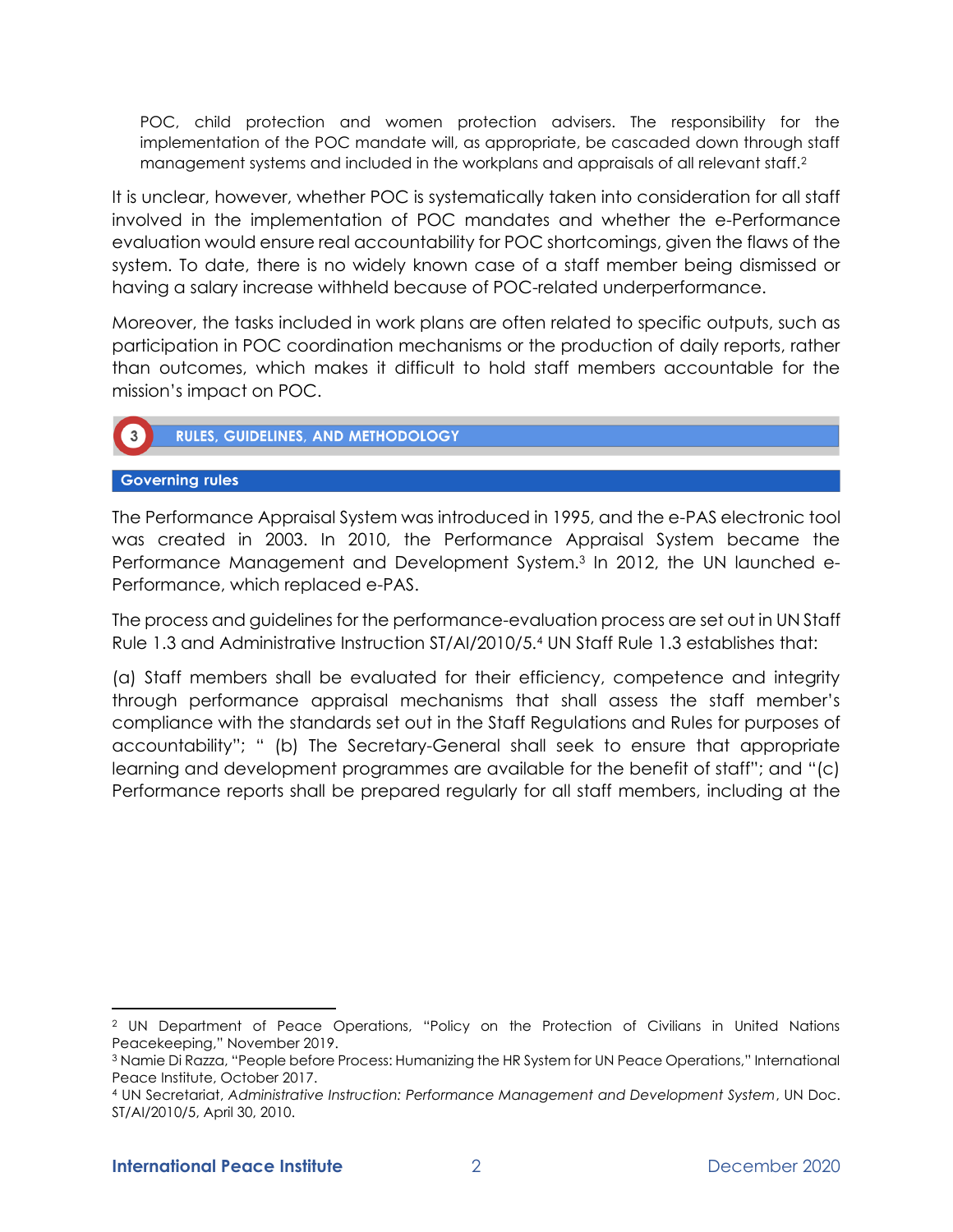Assistant Secretary-General level and above, in accordance with procedures promulgated by the Secretary-General.<sup>5</sup>

Primary responsibility for the execution and implementation of e-Performance rests with the head of department, office, or mission.

All staff below the level of assistant secretary-general and who hold their appointment for at least one year develop an annual work plan for performance monitoring. Entities involved include the staff member under evaluation, a first reporting officer, and a second reporting officer. The first reporting officer and second reporting officer are the main evaluators of the staff member, and supervisors are consulted during the evaluation process.

#### **Process and functioning**

There are three main stages of the performance-evaluation cycle: (1) development of an individual work plan; (2) midpoint review; and (3) end-of-year performance appraisal.

Staff members develop their individual work plan for the period April 1st–March 31st, in accordance with the Performance Management and Development System. Programs mandated by the General Assembly or Security Council have to be linked to departmental, divisional, and ultimately individual work plans.

Individual work plans include individual performance-evaluation criteria. This requires (1) setting goals, key results, and achievements; (2) defining core competencies, managerial competencies, and job-related competencies; and (3) formulating a personal development plan. All information is stored in the e-Performance system online for easy access.

Over the course of the year, the first reporting officer is expected to hold informal conversations and dialogue with the staff member under evaluation. A midpoint review is conducted six months after the creation of the work plan. The review covers progress made and serves to justify any updates to the work plan goals.

Within three months of the end of the performance cycle, the reporting officer evaluates the extent to which staff members have achieved their goals, key results, and achievements as set out in the work plan. They then assign an overall rating of performance, which is then approved by the second reporting officer. An individual staff member can receive one of four ratings: (1) exceeds performance expectations; (2)

<sup>5</sup> UN Secretariat, *Secretary-General's Bulletin: Staff Regulations and Rules of the United Nations*, UN Doc. ST/SGB/2018/1, January 1, 2018.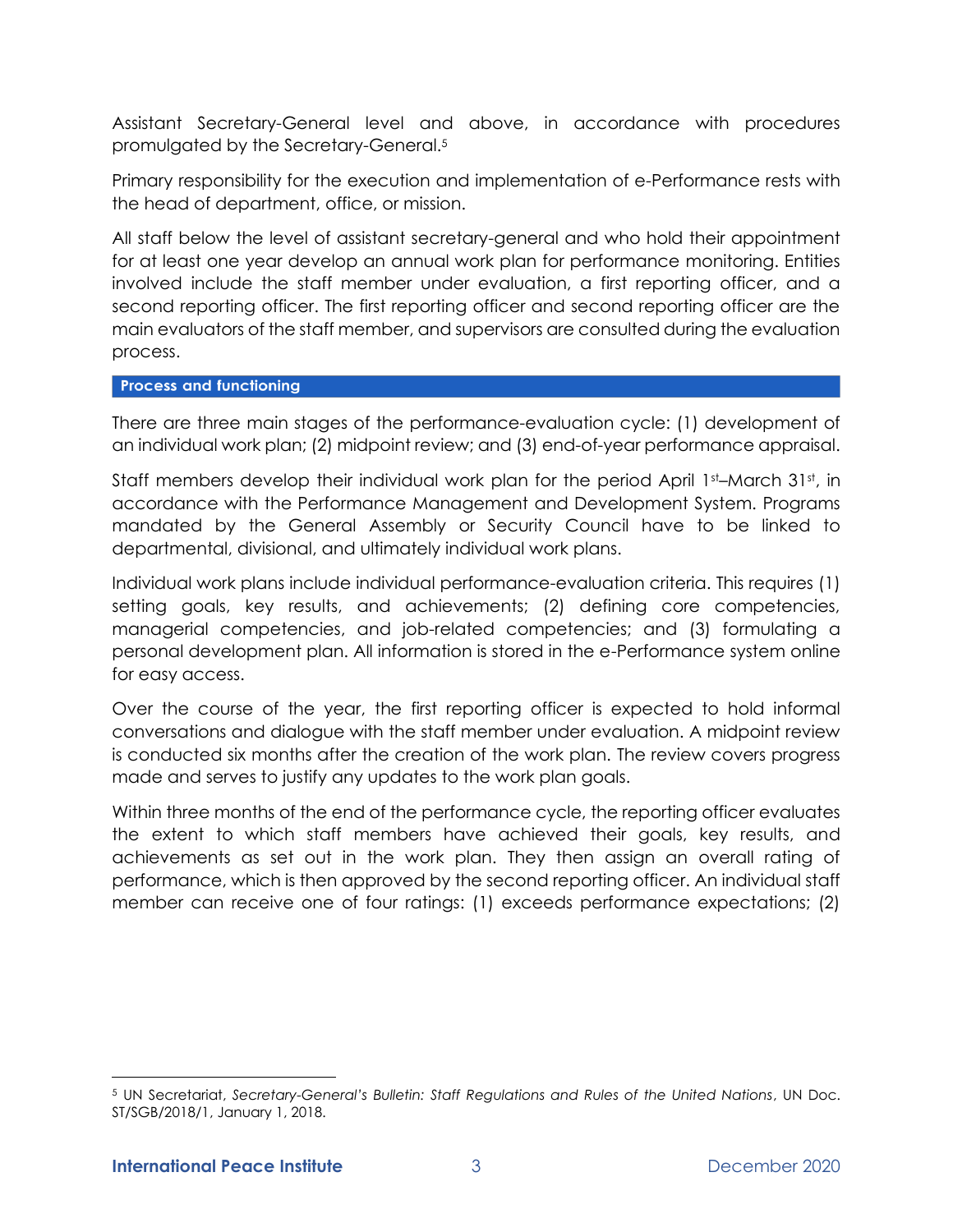successfully meets performance expectations; (3) partially meets performance expectations; and (4) does not meet performance expectations.

Staff members who disagree with a "partially meets performance expectations" or "does not meet performance expectations" rating may write a rebuttal statement, which is then sent to a rebuttal panel for evaluation.



**ANALYSIS** 

The performance-appraisal process enables managers to clarify individual goals at the beginning of the work plan cycle, keep performance on track through ongoing dialogue, and evaluate performance at the end of the cycle, in accordance with the unit's goals and work plan. Departmental compliance with the performance-appraisal system is monitored through the human resources management scorecard.

**Timing** 

| Regular process                             | X | The full performance-evaluation cycle<br>occurs over the course of the year, from<br>April 1st to March 31st of the following<br>vear. |
|---------------------------------------------|---|----------------------------------------------------------------------------------------------------------------------------------------|
| <b>Extraordinary measure after incident</b> |   |                                                                                                                                        |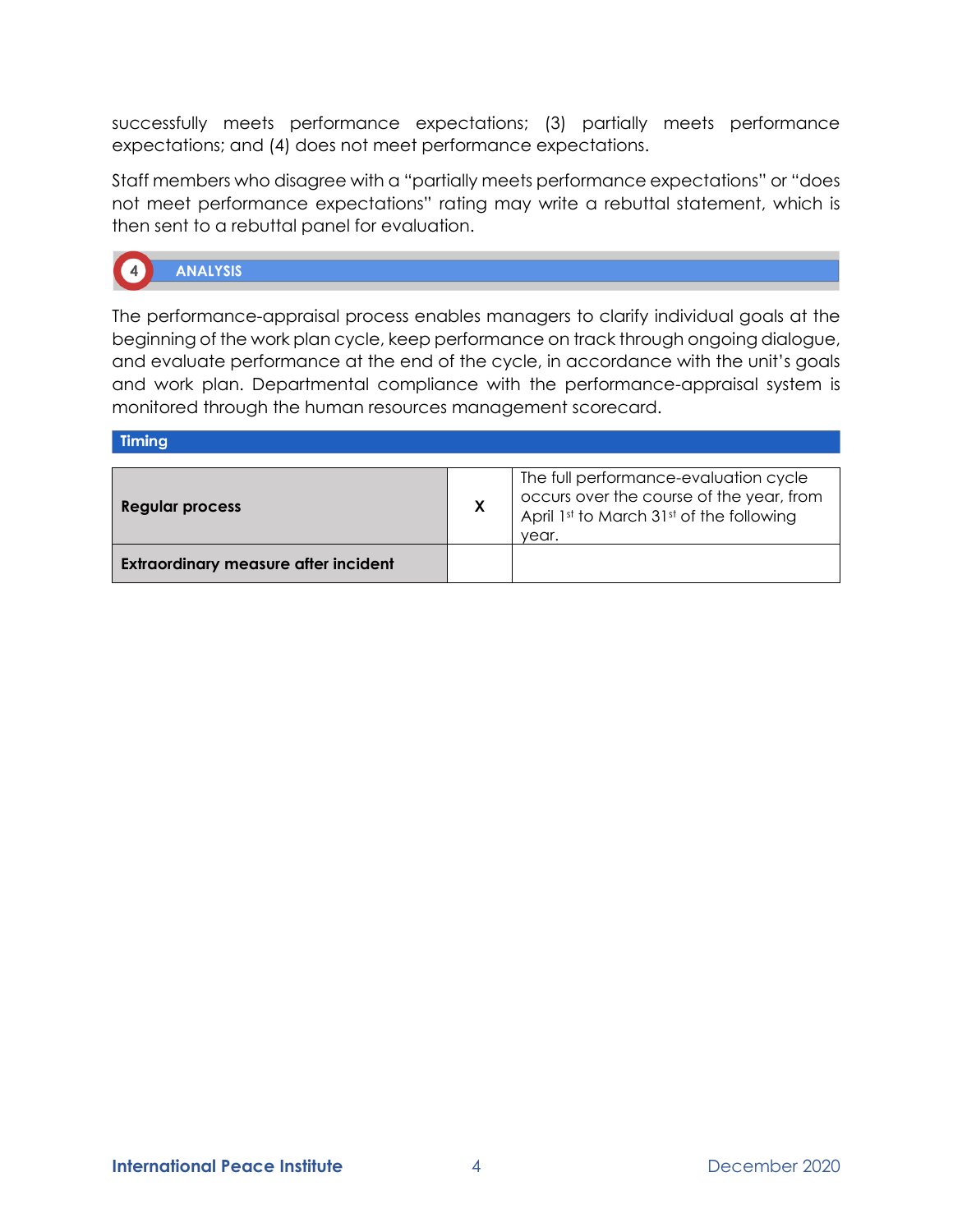# **Actors and answerability structure**

e-Performance seeks to hold UN staff accountable to their work plan and responsibilities, which should be aligned with their unit, section, or department.

| <b>Held</b>                                           |                 | <b>Individuals</b> | Unit            |        | <b>Mission</b>  | Secre- | Contri-<br>buting | <b>Security</b><br>Council/ | Member             | Population | Other |  |
|-------------------------------------------------------|-----------------|--------------------|-----------------|--------|-----------------|--------|-------------------|-----------------------------|--------------------|------------|-------|--|
| accountable by                                        |                 |                    | <b>Military</b> | Police | <b>Civilian</b> |        | tariat            | countries                   | 5th Com-<br>mittee | states     |       |  |
| <b>Individuals</b>                                    |                 | X                  |                 |        | X               | X      | X                 |                             |                    |            |       |  |
| Unit/                                                 | <b>Military</b> |                    |                 |        |                 |        |                   |                             |                    |            |       |  |
| section/                                              | Police          |                    |                 |        |                 |        |                   |                             |                    |            |       |  |
| component                                             | Civilian        |                    |                 |        |                 |        |                   |                             |                    |            |       |  |
| <b>Mission</b>                                        |                 |                    |                 |        |                 |        |                   |                             |                    |            |       |  |
| Secretariat                                           |                 |                    |                 |        |                 |        |                   |                             |                    |            |       |  |
| Contributing<br>countries                             |                 |                    |                 |        |                 |        |                   |                             |                    |            |       |  |
| <b>Member states</b>                                  |                 |                    |                 |        |                 |        |                   |                             |                    |            |       |  |
| <b>Security Council/</b><br>5 <sup>th</sup> Committee |                 |                    |                 |        |                 |        |                   |                             |                    |            |       |  |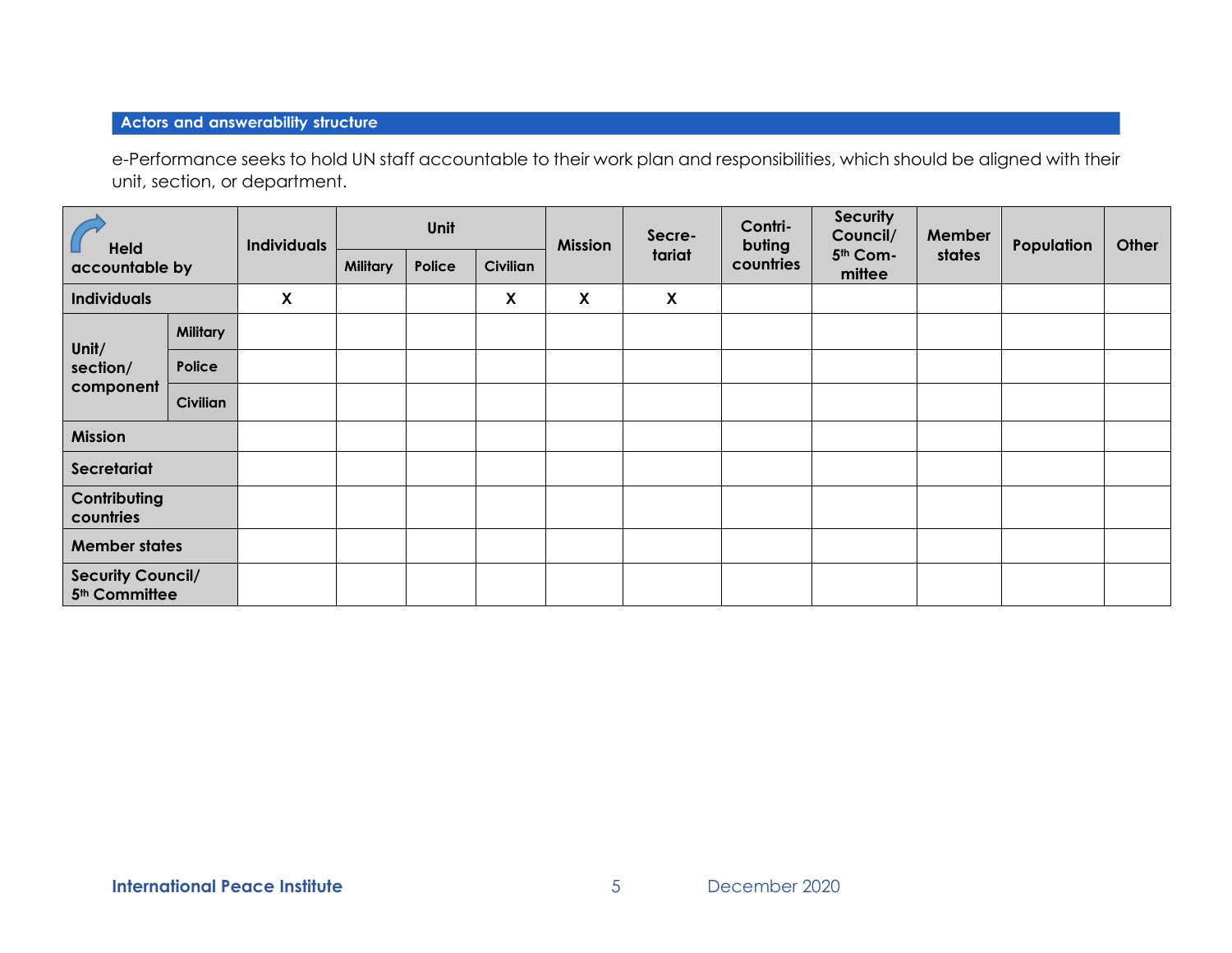#### Scope and objective

The purpose of e-Performance is to (1) establish responsibilities for individuals working in the Secretariat through the development of a work plan and (2) track and evaluate responsibilities over the course of the annual work plan, including through the development of a performance-improvement plan if needed.

| Collect best<br>practices and<br>lessons learned  |   |                                                                                                                                                                                                                                                                                |
|---------------------------------------------------|---|--------------------------------------------------------------------------------------------------------------------------------------------------------------------------------------------------------------------------------------------------------------------------------|
| Track performance                                 | X | The performance-evaluation process tracks the<br>performance of a UN staff member against an agreed-<br>upon work plan that takes into consideration the mission's<br>mandates, tasks, and goals.                                                                              |
| <b>Establish facts and</b><br>circumstances       |   |                                                                                                                                                                                                                                                                                |
| <b>Establish</b><br>responsibility                | X | The work plan sets responsibilities and goals that the UN<br>staff member under evaluation is expected to deliver on.<br>These are informed by tasks mandated by the General<br>Assembly. The work plan clarifies roles and responsibilities<br>for projects and deliverables. |
| <b>Identify structural</b><br>and systemic issues |   |                                                                                                                                                                                                                                                                                |

#### **Type of accountability**

The e-Performance evaluation process holds UN staff accountable for their performance and is thus a form of internal performance accountability pursued by the UN. The performance of staff is evaluated against the work plan devised at the beginning of the year and is monitored throughout the course of the year. When there is a shortcoming in performance, remedial actions are taken.

#### **Outcome**

The e-Performance system includes possible actions to remedy shortcomings such as counselling, transferring, training, or establishing a performance-improvement plan. If performance shortcomings are not rectified, administrative measures such as the withholding of a salary increase or the non-renewal or termination of a contract can in theory be taken.

In practice, however, the process is too cumbersome to be effective. As highlighted by IPI's 2017 report on the human resources system for UN peace operations:

OHRM policies require managers to document examples of underperformance, put in place performance improvement plans "initiated not less than three months before the end of the performance cycle," review progress against these plans, and take remedial actions. This twelve-step process is often perceived by field staff as too heavy and time-consuming. Concrete outputs, deadlines, and deliverables need to be defined in the performance improvement plan to give a chance to the underperforming staff to improve his or her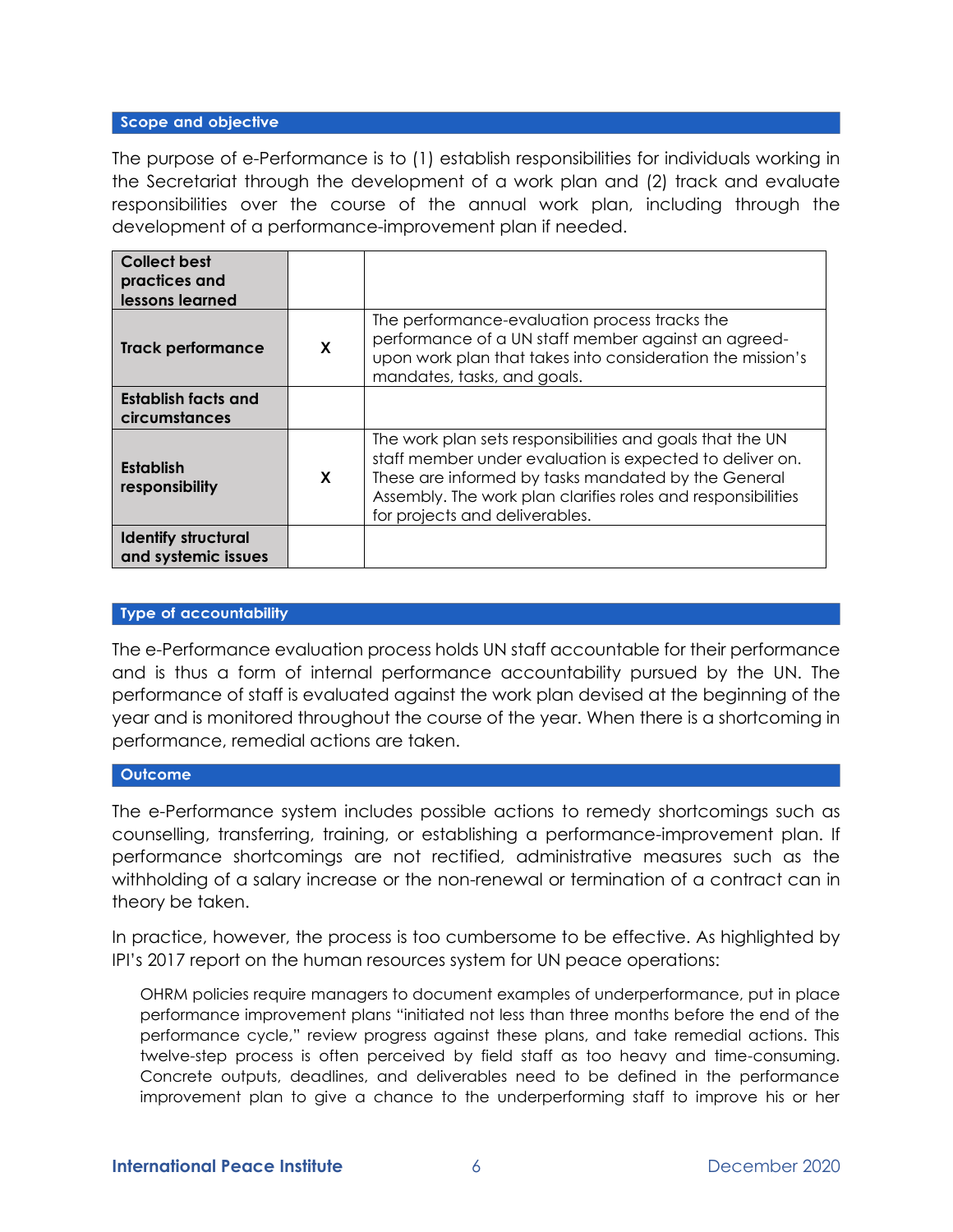performance, and management also has to demonstrate it undertook supporting measures to help the staff member improve. Staff members can also contest their assessment on e-PAS through rebuttal panels that can overturn ratings, delaying the process. As a result, managers often report being scared of complaints and of the internal justice system, which explains the low level of reporting of underperformance.<sup>6</sup>

The e-Performance system is therefore widely regarded as not indicative of performance, as staff tend to always be rated as meeting their performance goals due to a general apprehension of potential complaints that would lead to litigation through the UN's internal justice system. In recent years, less than 0.5 percent of Secretariat staff received an e-PAS rating of "partially meets expectations" or "does not meet expectations."<sup>7</sup> Even when ratings are poor, there seems to be little accountability attached to them, with very few cases of underperformers being dismissed or sanctioned. Since 2007, administrative action was taken in only seventy-four cases (twenty-four withholdings of a salary increment, thirty-nine non-renewals of contracts, and eleven terminations).<sup>8</sup>

In addition, the system is often criticized for its limitations when it comes to evaluating managers' performance. The UN has piloted 360-degree evaluations, but these have not yet been systematized. "Since staff members are only rated by their supervisors, and not by their peers or their supervisees, it is often difficult to address cases of underperforming managers."<sup>9</sup>

The UN Department of Management Strategy, Policy and Compliance is piloting a new agile performance-management approach that increases "focus on promoting behavioral changes by a) enabling a more agile approach; b) fostering a culture of ongoing dialogue and feedback; c) enabling goal alignment and shift from compliance to integrating performance management; and d) promoting collaboration and greater accountability for results across teams."<sup>10</sup> Through ongoing dialogue and feedback, the new approach is expected to better address performance issues as they occur, on a continuous basis. Enhancements to the performance-management framework were planned to be rolled out in 2021. Ongoing dialogue and feedback are intended to enhance the engagement of staff, ensure good performance, and proactively address performance issues, if any, as they occur, thereby dealing with underperformance issues immediately.

|       | <b>Disseminate and integrate</b><br>internally |  |
|-------|------------------------------------------------|--|
| Learn | <b>Account for publicly</b>                    |  |

<sup>6</sup> Di Razza, "People before Process."

<sup>7</sup> UN, "Integrated Peacekeeping Performance and Accountability Framework," September 2020.

<sup>8</sup> Ibid.

<sup>9</sup> Di Razza, "People before Process."

<sup>&</sup>lt;sup>10</sup> UN, "Integrated Peacekeeping Performance and Accountability Framework," September 2020.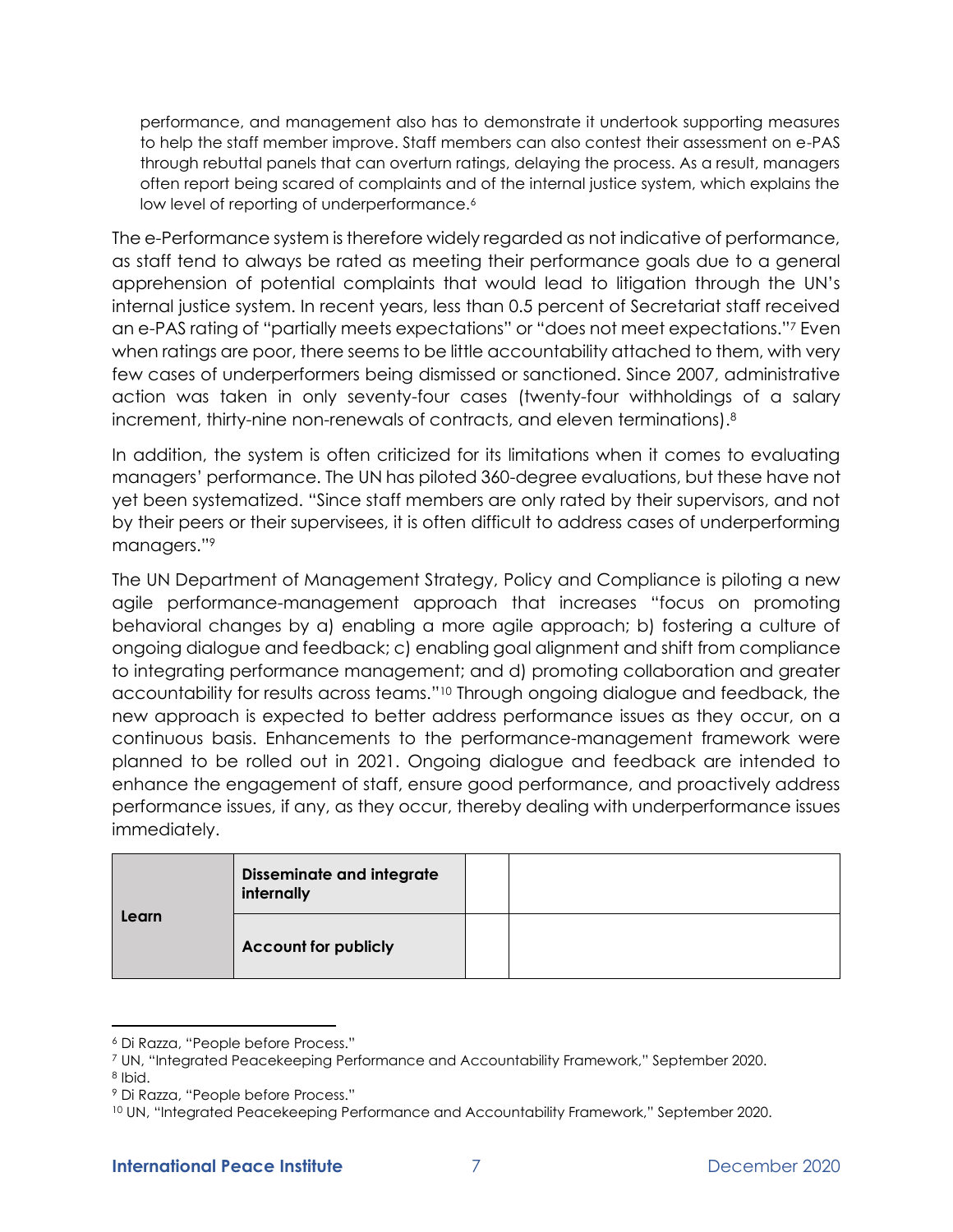|                 | Improve internal processes           |              |                                                                                                                                                                                                                                                                                                                                                                                                                                                                                                                                                        |  |  |
|-----------------|--------------------------------------|--------------|--------------------------------------------------------------------------------------------------------------------------------------------------------------------------------------------------------------------------------------------------------------------------------------------------------------------------------------------------------------------------------------------------------------------------------------------------------------------------------------------------------------------------------------------------------|--|--|
| Correct         | Inform the selection of<br>personnel | $\mathsf{x}$ | E-performance evaluations can be<br>made available to hiring managers and<br>can therefore inform the selection of UN<br>staff. They can also prompt the non-<br>renewal or termination of the staff<br>member's contract.                                                                                                                                                                                                                                                                                                                             |  |  |
| <b>Sanction</b> | <b>Recommend sanctions</b>           | $\mathsf{x}$ | If the performance shortcoming was not<br>rectified following the remedial actions, a<br>number of administrative actions such as<br>the withholding of a within-grade salary<br>increment, the non-renewal of an<br>appointment, or the termination of an<br>appointment for unsatisfactory service<br>can be taken.<br>When at the end of the performance<br>cycle the staff member "does not meet<br>performance expectations," the<br>appointment may be terminated as long<br>as the remedial actions included a<br>performance-improvement plan. |  |  |
|                 | <b>Establish incentives</b>          |              | According to the administrative<br>instructions, a positive or satisfactory<br>rating on the e-Performance evaluation<br>may correspond to the granting of a<br>salary increase. In practice, however,<br>99.5 percent of staff have received a<br>satisfactory rating in recent years, and<br>most staff are given step and salary<br>increases every twelve months. There is<br>no incentive to perform beyond the<br>"satisfactory" level.                                                                                                          |  |  |

## Independence and impartiality

The evaluation process is jointly conducted by individual staff members, who evaluate themselves, and the first and second reporting officers. There is no mandatory or systematic 360-degree evaluation system that would enable peers and supervisees to contribute additional feedback.

#### **Inclusivity**

The e-Performance evaluation applies to all staff members below the level of assistant secretary-general. There is no mandatory or systematic 360-degree evaluation system that would enable peers and supervisees to contribute additional feedback.